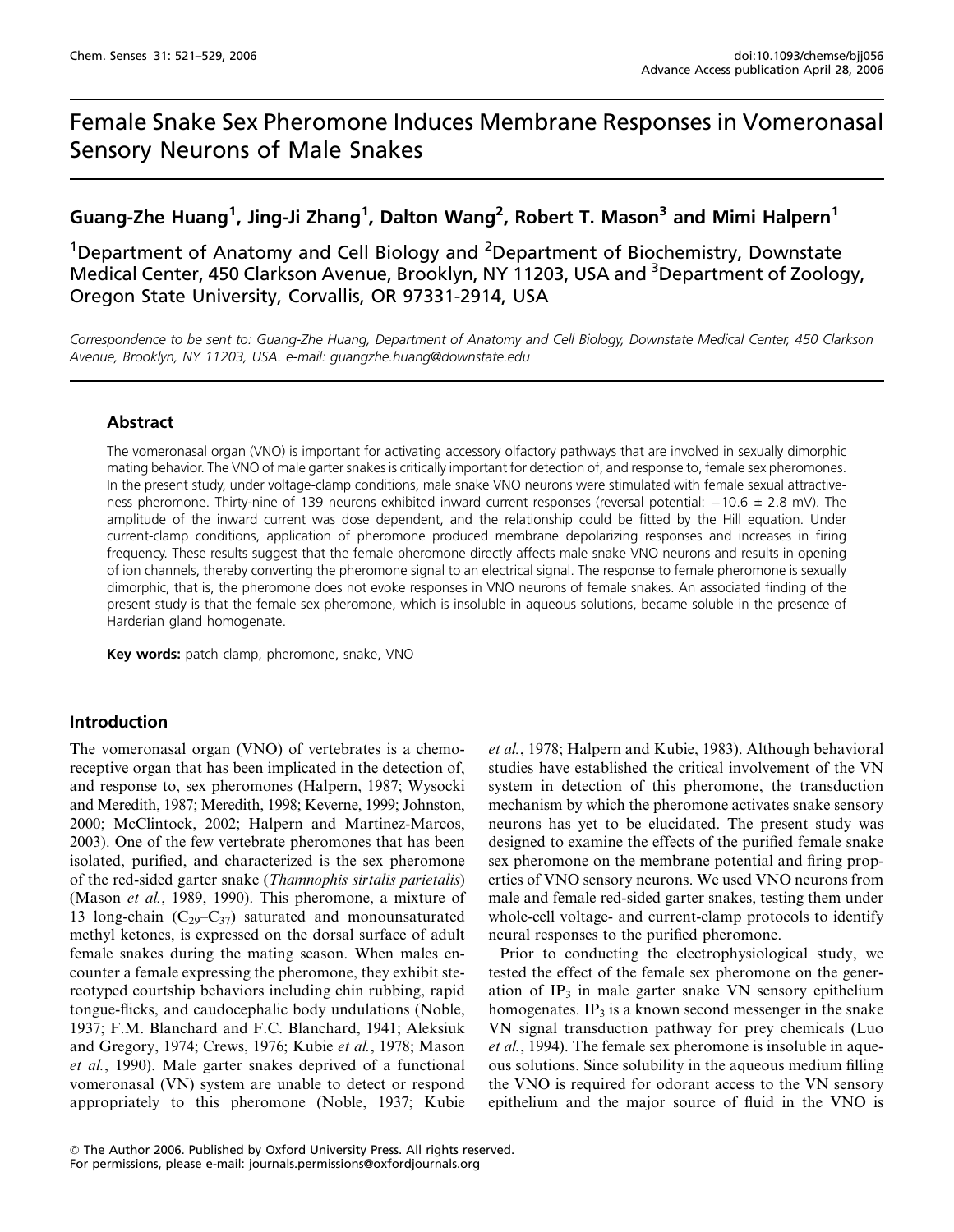derived from the Harderian gland (Rehorek, 1997; Rehorek et al., 2000), the pheromone was solubilized in Harderian gland homogenate. Therefore, this paper describes the effects of female snake sex pheromone, solubilized in Harderian gland homogenate, on the membrane potential and firing properties of VN sensory neurons of male garter snakes.

## Methods

#### Animals

Thirty-six male and four female red-sided garter snakes (T. sirtalis parietalis) were obtained from Manitoba, Canada, by R.T. Mason during the early portion of the mating season (early May) and transported to Brooklyn, NY, for the electrophysiological experiment. An additional 10 male snakes from the same source were used in a preliminary study to determine whether the pheromone would have the effect of increasing the production of IP<sub>3</sub>. The animals were maintained in a cool environment to prolong their sexually active period. Prior to electrophysiological experimentation, all males were tested for courtship behavior with females to ensure that they were still in mating condition. If males were not sexually active, they were placed in a cool refrigerator 4C overnight to return them to mating condition.

## Preparation of garter snake VN sensory epithelial homogenate

A total 10 male animals (20 VN organs) were used for preparing VN homogenate. For each reaction, the amount of homogenate used was based on protein concentration only. Experimental animals received an overdose of Brevital sodium (0.01 g/g body weight). The VN organs were isolated immediately after the snakes were killed. The sensory epithelium of each organ was carefully dissected on ice. The pooled sensory epithelia were suspended in 200 ml of binding buffer (20 mM Tris/HCl, pH 8.0, 1 mM ethyleneglycol-bis(aminoethylether)-tetraacetic acid (EGTA), 1 mM phenylmethylsulphonylfluoride, 0.5 mg/ml antipain, 1 mg/ml leupeptin, 1 mg/ml aprotinin, 0.6 mg/ml chymostatin, and 0.6 mg/ml pepstatin) and homogenized with a 5-ml glass Dounce homogenizer. The homogenized material was centrifuged at 4 $\rm ^{4}$ C for 5 min at 500  $\times$  g to remove the debris. The supernatant is referred to as ''VN sensory epithelial homogenate.''

#### Estimation of  $IP_3$

VN sensory epithelial homogenate (12 mg of protein) was incubated with snake pheromone (5 ml) in Harderian homogenate (124 mg protein) in a reaction solution (50 ml) of 25 mM Tris acetate, pH 7.5, 5 mM  $MgAc_2$ , 0.5 mM adenosine triphosphate (ATP), 1 mM dithiothreitol, 0.01 mM guanosine triphosphate (GTP),  $0.1 \text{ mM } CaCl<sub>2</sub>$ , and  $0.1 \text{ m}$ mg/ml bovine serum albumin. Harderian homogenate alone served as the control. The incubation was carried out for 2 min at  $37^{\circ}$ C. The reaction was stopped by adding 10 ml

of cold  $10\%$  HClO<sub>4</sub>, the reaction vials were placed on ice for 30 min, and then centrifuged at 20,000 rpm for 5 min at  $4^{\circ}$ C. The supernatants were transferred into new vials. To each vial, 16 ml of 1.5 M KOH in N-2-hydroxyethylpiperazine-N*#*-2-ethanesulfonic acid (HEPES) buffer was added and placed on ice for 30 min and centrifuged at 20,000 rpm for 5 min at  $4^{\circ}$ C. The IP<sub>3</sub> content in the samples was estimated according to the manufacturer's instruction (IP<sub>3</sub> [<sup>3</sup>H] Biotrak Assay System; Amersham Biosciences, Piscataway, NJ). Three separate experiments were performed, each in duplicate.

#### Protein determination

The concentration of protein was estimated using the Micro BCA protein assay reagent (Pierce, Rockford, IL).

#### Preparation of female pheromone

Adult, sexually attractive female red-sided garter snakes of varying size (snout-vent length range:  $50.0-78.0$  cm;  $N = 36$ ) were collected immediately upon emergence from communal den sites near Inwood, Manitoba, Canada from 5 May to 12 May 2005. The animals were killed with an overdose of Brevital sodium. Each snake was placed dorsal side down in a 500-ml glass beaker, covered with 25–50 ml of 100% hexane  $(C_6H_{12})$  for 12 h. After removal of the animals, the excess solvent was removed under reduced pressure by rotoevaporation at 35 °C. The resulting residues were resuspended in fresh hexane (1–2 ml) and sealed in 9-ml glass vials with polyethylene-lined caps for storage.

To isolate the methyl ketones composing the sexual attractiveness pheromone, we fractionated the skin lipid extracts using column chromatography (Mason et al., 1989, 1990). Briefly, we loaded the skin lipid extracts onto glass columns (350-mm long  $\times$  22-mm internal diameter) packed with alumina (Activity grade III) and eluted the columns with hexane and ethyl ether  $(C_4H_{10}O)$  solutions of increasing polarity. For each sample, the fraction containing the appropriate methyl ketones (fraction 5; 98% hexane:2% ethyl ether) was collected and the excess solvent removed by rotoevaporation  $(35^{\circ}C)$ . The resulting methyl ketone residues were weighed on a digital scale (Mettler AT400) and resuspended in 1 ml fresh hexane. Each female yielded an average of  $1.4 \pm$ 1.1 mg of methyl ketones which is approximately  $6.1 \pm 3.4\%$ of the total skin lipids collected from the female snakes. This pooled solution was subsequently used in the experiments as the stock pheromone solution.

#### Preparation of Harderian gland homogenate

Harderian glands were isolated after the snakes were killed with an overdose of Brevital sodium and homogenized in binding buffer with a 5-ml Dounce glass homogenizer. The homogenized material was centrifuged at  $500 \times g$  for 5 min at  $4^{\circ}$ C. The supernatant is referred to as "Harderian gland homogenate.''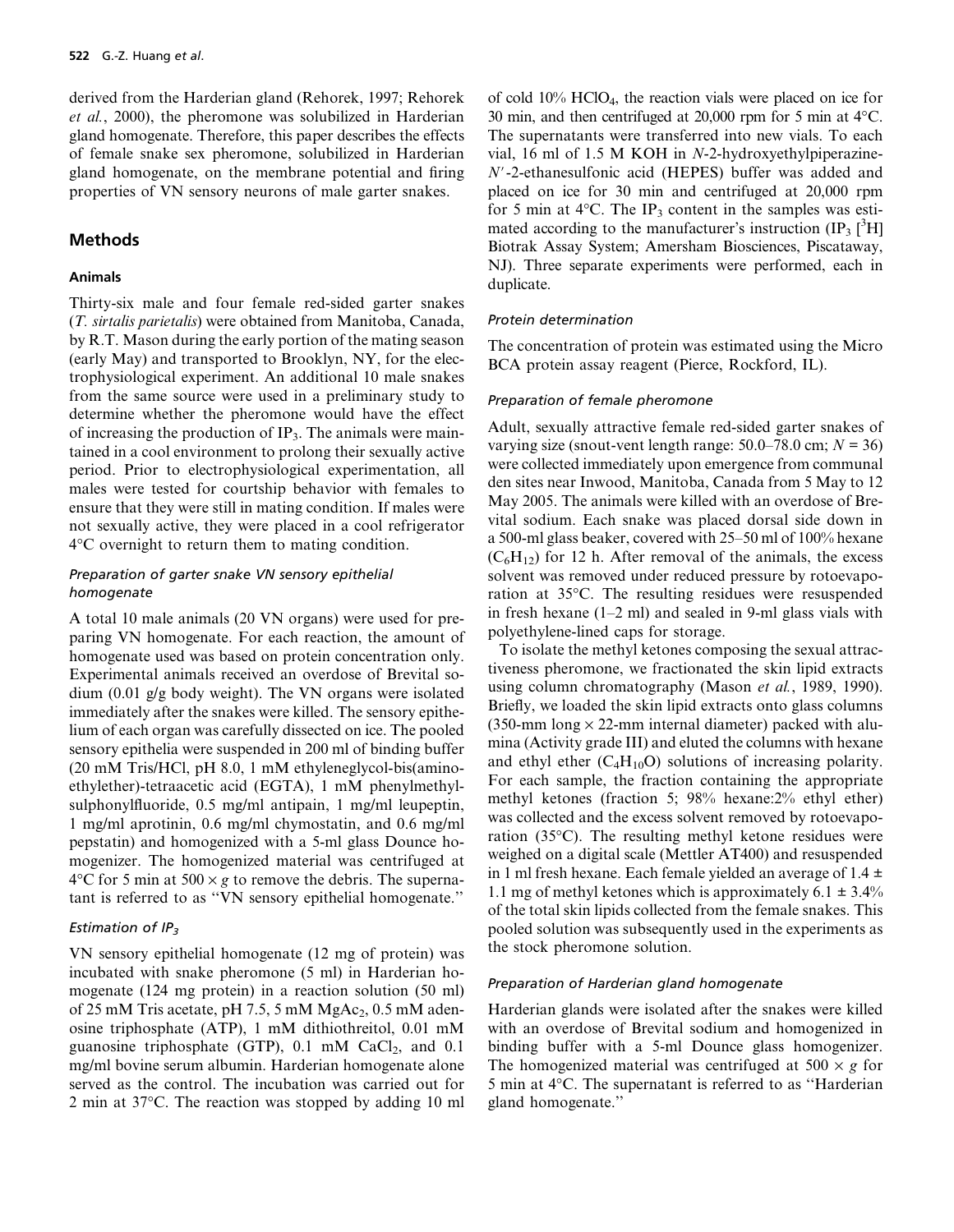Pheromone, collected from female garter snake skin lipids, was dissolved in hexane. Pheromone of 2.5 µl was mixed with 6  $\mu$ l of 5% NP-40 and 10  $\mu$ l Harderian homogenate (protein concentration = 33  $\mu$ g/ $\mu$ l), vortexed, and exposed briefly to helium gas stream before use to evaporate the hexane.

## Preparation of pheromone–Harderian gland homogenate control

The control solution consisted of 100 ml Harderian gland homogenate, 6  $\mu$ l NP-40, and 10  $\mu$ l hexane. This mixture was vortexed and exposed to helium gas stream briefly before adding required aliquot to the reaction vial.

#### Preparation of earthworm shock secretion

Electric shock–induced earthworm secretion (ESS) was prepared as described elsewhere (Jiang et al., 1990). Briefly, earthworms were rinsed in distilled  $H_2O$  to remove adherent soil, dried, placed in an electric stimulator, and shocked with an electric current from a 9-V battery (applied as  $20 \times 6$  s bursts with 30 s intershock intervals). In response to this shock regime, earthworms secreted a mucus-like fluid that drained into a collection beaker. This secretion, known to contain chemoattractants for garter snakes (Halpern et al., 1987; Jiang et al., 1990), was diluted with Ringer's solution and used as a positive control stimulus in the experiments on female snakes described herein.

## Slice preparation

Slices of VNO were prepared from garter snakes as described previously (Taniguchi et al., 2000). Briefly, the animals were immobilized by cooling on ice for 30–40 min. The VN epithelium was dissected from decapitated snakes and rapidly moved into  $0-4$ <sup>o</sup>C Ringer's solution containing (in mM): 119 NaCl, 4.1 KCl, 2.5 CaCl<sub>2</sub>, 1.5 MgCl<sub>2</sub>, 15 glucose, 5 Na-pyruvate, 10 HEPES–NaOH, pH 7.4. The VN epithelium was fixed to a carrot block with glue and cut into 150- to 200-um thick slices with a vibrating slicer (Vibratome 3000, Technical Products International Inc., St Louis, MO) in  $0-4$ <sup>o</sup>C Ringer's solution. Cut slices were kept in  $4$ <sup>o</sup>C Ringer's solution until use. The preparations were viewed with an upright microscope (Optiphot UD-2, Nikon, Tokyo, Japan) using a 40× water immersion lens (Carl Zeiss, Jena, Germany). The slice was placed in a glass-bottomed chamber and fixed in place with a grid of parallel nylon threads supported by a U-shaped silver wire weight. During the experiment, the slice in the recording chamber was perfused constantly with Ringer's solution at a rate of 1–1.5 ml/min using a peristaltic pump (Peristaltic P-3, Pharmacia Fine Chemicals, Sweden).

## Whole-cell recording and analysis

Conventional whole-cell patch-clamp recordings were made on bipolar neurons using Axopatch 200B (Axon Instruments, Foster City, CA). Data were acquired through a DigiData 1322A interface onto a personal computer using pClamp software 9.2 (Axon Instruments). The signal was low-pass filtered at 2 kHz and sampled at 5 kHz. Patch pipettes were pulled from borosilicate glass (1B150F-4; World Precision Instruments, Sarasota, FL) with a P-97 horizontal puller (Sutter Instrument, Novato, CA) and fire polished using a microforge (Narishige MF83, Tokyo, Japan). The electrodes had tip resistances ranging from 4 to 6  $M\Omega$  when filled with internal solution containing (in mM): 132.1 KCl, 0.1 CaCl<sub>2</sub>, 3.6 MgCl<sub>2</sub>, 1 EGTA, 10 HEPES–KOH, 2.5 Na<sub>2</sub>-ATP, pH 7.6. The series resistance was monitored every 20 s with hyperpolarizing voltage steps from a holding potential of  $-70$  mV. Recordings with series resistance in the range of  $12-20$  M $\Omega$  were included in the analysis. All recordings were performed at room temperature  $(22-27\textdegree C)$ . Off-line analysis was performed using Clampfit 9.2 (Axon Instruments). We estimated the magnitude of inward currents from just before the response to the peak. Liquid junction potentials were measured with a microelectrode containing 3 M KCl (Neher, 1992). All data in this report have been corrected for junction potentials. All values are reported as mean ± SE. Statistical comparisons were determined using Student's t-test. Curve fitting was performed using Igor Pro 4.08J (WaveMetrics, Inc., Portland, OR).

## Chemostimulation

A four-barrel quartz micromanifold (ALA Scientific Instruments, Westbury, NY) was used to apply substances at 4–5  $\mu$ l/s using a homemade injection system. The tip (200- $\mu$ m diameter) of the manifold was placed  $\sim$ 2 mm from the epithelium microvilli. Using sky blue dye, we determined that fluid from the micropipette tip reached the epithelial surface in less than 1 s. Infusion of  $20-40 \mu l$  was completed in 4–8 s.

## Results

As expected, due to the high molecular weight and the aliphatic chain length  $(C_{29}-C_{37})$ , we found that the nonpolar female sex pheromone was not soluble in aqueous solvent, even with small amounts (less than 0.3%) of detergents added, for example, NP40, Tween-20, and Tween-80. We tried to partition the nonpolar pheromone into more polar organic solvents by using a mixture of pheromone (in hexane) and ethanol, acetone, or dimethylsulfoxide, but none of these mixtures were successful in dissolving the pheromone in aqueous reaction buffer. The amount of detergent required to solubilize the pheromone would have been deleterious to the integrity of the VN sensory epithelium and would have rendered the tissue unusable. As indicated above, since Harderian gland secretions fill the VNO, and it is generally understood that secretions in the oral cavity coat the snake's tongue, it was reasonable to suppose that Harderian gland secretions might normally act to facilitate transfer of female sex pheromone to VNO receptor cells under normal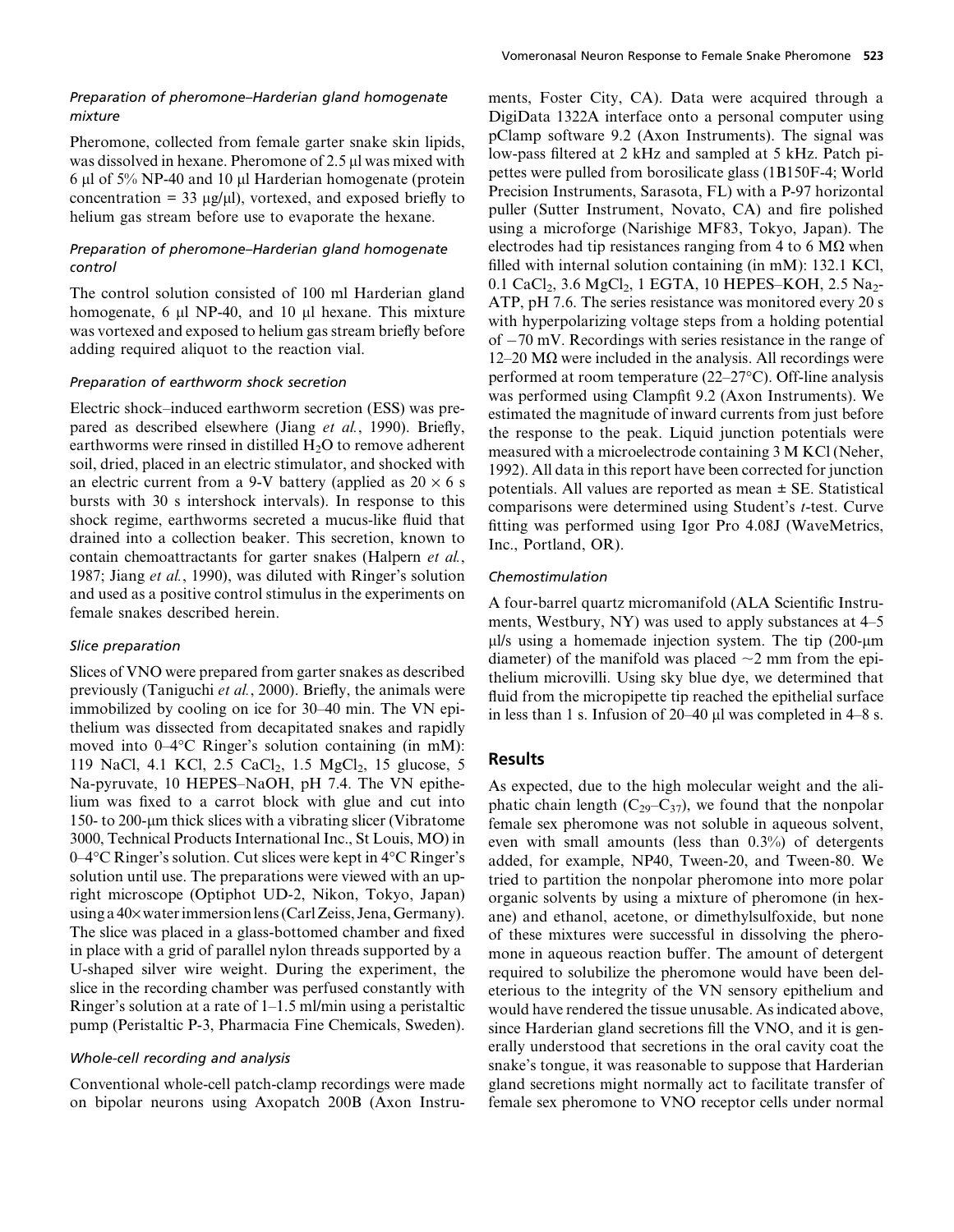conditions. We found that Harderian gland homogenate added to female pheromone with a small amount of detergent did, indeed, solubilize the pheromone. Since NP-40 has been widely utilized in other studies (e.g., Chu et al., 1992), we used this detergent.

We initially demonstrated that garter snake sexual attractiveness pheromone activated neurons in the VN sensory epithelium by incubating the pheromone and Harderian gland homogenate with VN sensory epithelium homogenate and assaying for  $IP_3$  production. As indicated in Table 1, female snake pheromone increased  $IP_3$  generation by more than 200%.

To clearly visualize bipolar neurons and their dendrites in the slice preparation, dead cells were removed using cleaning pipettes (8- to  $10$ -µm diameter) filled with Ringer's solution (Edwards et al., 1989). Whole-cell currents were recorded from 139 receptor neurons of male VNOs. The resting membrane potential and the input resistance measured 30–60 s after rupture of the patch membrane were  $-67.2 \pm 7.3$  mV  $(n = 98)$  and  $3.7 \pm 0.6$  G $\Omega$   $(n = 98)$ , respectively. Nine cells exhibited spontaneous spike discharges in the absence of external stimulation. The resting membrane potential of these spontaneously active cells was measured when the cells were, on occasion, silent and was recorded at  $45.6 \pm 8.9$  mV ( $n = 5$ ).

Application of female pheromone with Harderian gland homogenate for 4–8 s induced an inward current at a holding potential of  $-70$  mV in 39 of 139 cells tested. To exclude the effect of Harderian gland on pheromone-induced current, we applied Harderian gland homogenate before application of female pheromone. Harderian gland homogenate did not produce an inward current, although these cells did respond to the pheromone  $(n = 7)$ . Increasing the amount of pheromone caused an increase in the observed currents (Figure 1A). The pheromone-induced current was activated with a latency of  $5.7 \pm 3.3$  s and slowly returned to control levels within  $51.2 \pm 9.1$  s. The amplitude of the pheromone-induced current was dose dependent from 10 to 40  $\mu$ l (Figure 1B). The dose-response pheromone-induced inward currents were fit to the Hill equation, giving a Hill coefficient of 3.21, suggesting that multiple transduction molecules, for example,

**Table 1** The effect of garter snake sexual attractiveness pheromone on the yield of  $IP_3$  in VN sensory epithelial homogenate of male garter snake

| Treatment                                               | Amount of $IP_3$ generated<br>(pmol/mg protein) |
|---------------------------------------------------------|-------------------------------------------------|
| Control (Harderian gland homogenate)                    | $70.8 \pm 0.9$                                  |
| Snake sex pheromone (and Harderian<br>gland homogenate) | $176.4 \pm 12.7$                                |

VN homogenate (12 mg of protein) was incubated with snake pheromone in Harderian homogenate in a reaction solution (50 ml) of 25 mM Tris acetate, pH 7.5, 5 mM MgAc<sub>2</sub>, 0.5 mM ATP, 1 mM dithiothreitol, 0.01 mM GTP, 0.1 mM CaCl<sub>2</sub>, and 0.1 mg/ml bovine serum albumin. Harderian homogenate was used as a control. The incubation was carried out for 2 min at 37°C. The data are means of three sets of separate experiments and each treatment with duplicate samples.

receptor proteins, are involved in the pheromone signal transduction pathway.

Under current-clamp conditions, of the 20 cells tested, four cells responded to pheromone stimulation with membrane depolarization. The membrane depolarization in response to pheromone was significantly different from that observed to control  $(57.0 \pm 3.4 \text{ mV} \text{ vs. } 69.3 \pm 1.4 \text{ mV}, t = 3.4; P < 0.05,$  $n = 4$ ). Pheromone alone did not significantly increase action potential firing. During injection of a 2-pA current step to the same cell, pheromone application increased the number of action potentials from  $2.0 \pm 0.4$  to  $3.7 \pm 0.3$  ( $t = 2.9$ ;  $P \leq 0.05$ ,  $n = 4$ ). Action potential changes before, during, and after application of pheromone are illustrated in Figure 2.

We evaluated the current peak voltage relationship for stimulation with female snake sex pheromone by varying the holding potential between  $-70$  and  $+70$  mV. In four of 21 cells recorded from 12 male snakes, the time course of the rising phase of the responses at different voltages did not change. In Figure 3, a typical reversal potential is illustrated. The mean reversal potential was  $-10.6 \pm 2.8$  mV



Figure 1 Female sexual attractiveness pheromone evoked inward currents in male VNO neurons. (A) Representative currents induced by various concentrations of pheromone. The bar at the top indicates the timing of application. Pheromone was applied for 4–8 s at a holding potential of  $-70$  mV. Pheromone-induced current was not observed with buffer solution or Harderian gland homogenate without pheromone. (B) Dose-response curve for pheromone induced inward currents. Each point shows the mean  $\pm$  SE of responses of several different neurons ( $n = 4-7$ ). The smooth line was the best fit of the Hill equation,  $I = I_{\text{max}} \times P^{\prime\prime}(P^{\prime\prime} + K_{1/2}^{\prime\prime\prime})$ , where *I* is the current, P is the volume of pheromone,  $I_{\text{max}} = 45.8$  pA, and  $n = 3.21$ .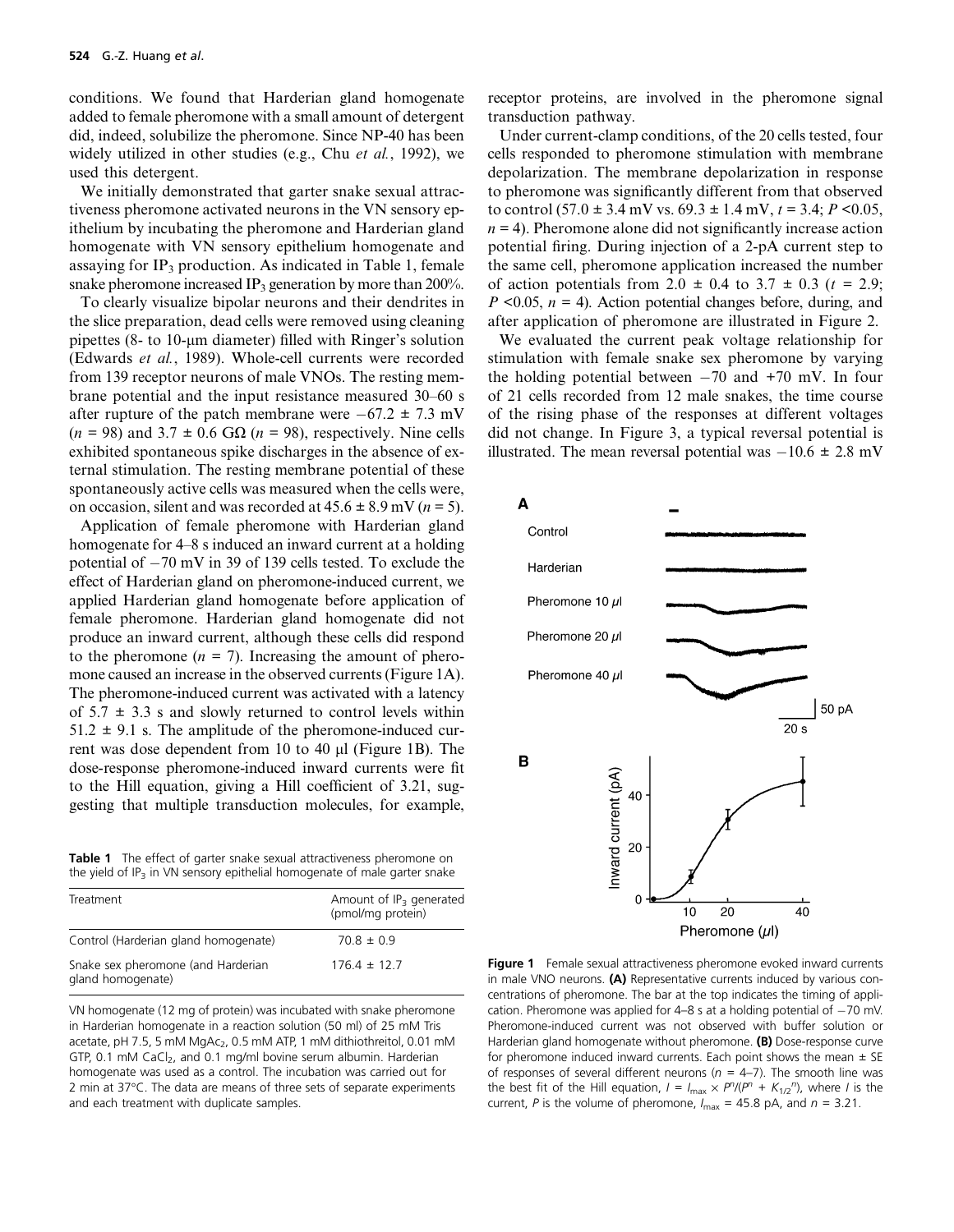

Figure 2 Under current-clamp condition, application of pheromone produced a depolarizing membrane potential leading to increased number of action potentials in response to a current pulse of 2 pA.



 $(n = 4)$ . The linear I–V plot indicates that the conductance was voltage dependent.

We examined changes in membrane conductance during application of female snake sex pheromone under voltage-clamp conditions by applying a series of 10 mV depolarizing voltage pulses (10 ms, 0.03 Hz) before and during the response to 20 µl pheromone. In four of 15 cells, pheromone application increased the amplitude of voltage step–induced response from  $16.5 \pm 3.2$  to  $28.7 \pm 2.8$  pA, and conductances were increased from 1.6  $\pm$  0.3 to 2.9  $\pm$  0.3 nS (t = 3.4; P < 0.05,  $n = 4$ ). The remaining 11 cells did not respond to pheromone and did not change membrane conductance. A typical response is illustrated in Figure 4.

Finally, we examined whether female pheromone also had an effect on female VNO neurons. Under the same conditions as in Figure 1, applying pheromone to female snake VNO neurons did not induce an inward current  $(n = 11)$ . To confirm that the VNO neurons had intact and functional dendritic processes, we applied ESS to these same VNO neurons since binding of ESS to receptor neurons of the VN epithelium generates inward current in the VNO (Jiang et al., 1990; Taniguchi et al., 2000). Application of ESS induced inward currents in three of 11 neurons from female VNOs (Figure 5).

#### **Discussion**

#### Response to pheromone

In the present work, we describe for the first time the physiological responses in snake VN neurons to purified female sexual attractiveness pheromone. Stimulation with female



Figure 3 Currents induced by repeated application of pheromone (20  $\mu$ l) for 4 s at different holding potentials. (A) Thirty-five–millivolt steps were applied to cells held between  $-70$  and  $+70$  mV. (B) Current-voltage relationships of pheromone induced currents plotted from A at peak current. The reversal potential of the current induced was estimated to be  $-10.4$  mV.

Figure 4 Membrane conductance was increased by the application of pheromone. Under voltage-clamp conditions, a series of 10-mV depolarizing voltage pulses (0.03 Hz) was applied before and during the application of pheromone. In the presence of pheromone, the current pulse amplitude increased from 16 to 28 pA, resistance decreased from 625 to 357 M $\Omega$ , and membrane conductance increased from 1.6 to 2.8 nS.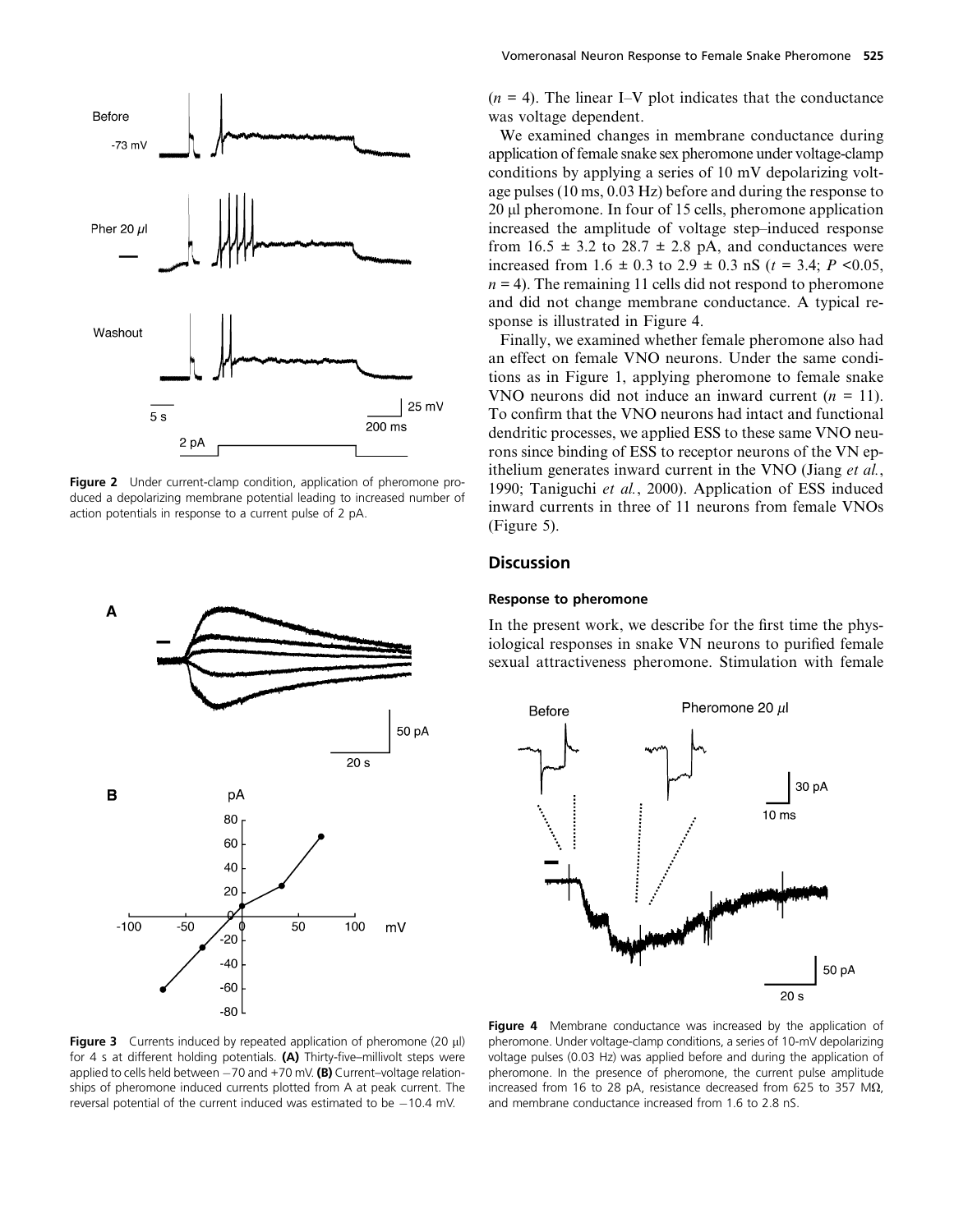

Figure 5 Female pheromone did not evoke inward currents in female of VN organ neurons. None of the female VN organ sensory neurons responded to the pheromone, whereas three of 11 responded to ESS with induced inward current.

pheromone produced inward currents in patch-clamped neurons of male snake VNO slices in a dose-dependent manner. This inward current was accompanied by an increase in membrane conductance. These results suggest that the effect of female pheromone on male VNO neurons is to open ion channels causing membrane depolarization and initiation of action potentials. Inward currents in VN sensory neurons in response to urine have been reported in female rats (Inamura and Kashiwayanagi, 2000). Similarly, ESS evoked inward currents in garter snake VNO neurons (Taniguchi et al., 2000). However, the response latency observed in the present study was significantly longer than that observed in rat VNO neurons (Inamura and Kashiwayanagi, 2000) but similar to that reported for snake VNO neurons (2–3 s, Taniguchi et al., 2000).

Dissociated mouse receptor cells from female mouse VNOs respond to dehydro-exo-brevicomin (DHB), a pheromone present in male mouse urine, with outward current at negative holding potentials. In current-clamp mode, DHB causes a hyperpolarization of the neurons (Moss et al., 1997). Note that this finding contrasts with the studies referenced above and by Leinders-Zufall et al. (2000), which report inward, depolarizing currents in response to VNO stimulants.

#### Reversal potential for the pheromone effect

Female snake pheromone-induced current was inward at negative holding potentials and outward at positive holding potentials. The average reversal potential was  $-10.6 \pm 2.8$  mV, which suggests that the pheromone is activating nonselective cation conductances. This reversal potential is similar to that for the response to chemoattractant  $(-21 \pm 4 \text{ mV})$ and IP<sub>3</sub> in the snake VNO (-14  $\pm$  5 mV, Taniguchi et al., 2000) and IP<sub>3</sub> in rat VNO neurons ( $-7.2 \pm 3.8$  mV, Inamura et al., 1997). These results indicate that the pheromoneinduced membrane response is mediated via  $IP_3$ . However, in addition, diacyglycerol (DAG) may also be a critical member of the signal transduction pathway for VNO neurons response to female pheromone. The response of VNO neurons to chemoattractants and pheromones is known to involve the phospholipase C second messenger signaling cascade resulting in an increase in intracellular IP<sub>3</sub> and DAG (Luo et al., 1994; Kroner et al., 1996; Wekesa and Anholt 1997; Sasaki et al., 1999; Cinelli et al., 2002). The present results, together with prior observations in snakes and mammals, support the idea that the female snake pheromone effect on male snake VNO neurons is via the  $IP<sub>3</sub>$  second messenger system.

#### Dose-response relationship

The Hill coefficient is a central parameter in the study of ligand–protein interactions, which measures the degree of cooperativity between subunits that bind the ligand in multisubunit proteins. The pheromone dose-response relationship of the transduction current yielded a Hill coefficient of 3.21, suggesting that there are multiple pheromone receptors on VNO neurons and that binding of pheromone to its binding site facilitates further binding. Our finding of an increase in evoked inward current as a function of pheromone dose is similar to that reported for rat urine (Inamura and Kashiwayanagi, 2000).

#### Action potentials

We also found female snake pheromone increased action potential firing by membrane depolarization in male snake VNO neurons. Voltage-activated ion channels are critical to the generation of action potentials that transmit olfactory information to the brain (Trotier and Døving, 1996). Opening of transduction channels result in a graded membrane depolarization that triggers self-regenerative action potentials that transmit odorant information to the olfactory bulb (Getchell, 1977; Trotier and MacLeod, 1983). Our results are similar to those reported for mouse urine, in which VNO neuron firing increased as a function of urine concentration (Holy et al., 2000), but differ from that reported for DHB which decreased the action potential firings in female mouse VNO neurons (Moss et al., 1997).

#### Behavioral and physiological responses to pheromones

Although this is the first demonstration of physiological alteration in VNO neurons by female sex pheromone in snakes, it is not a surprising finding. Male garter snake courtship behavior is released by this female sexual attractiveness pheromone (Kubie et al., 1978; Mason et al., 1989, 1990; LeMaster and Mason, 2001; Shine and Mason, 2001), and detection of this pheromone requires a functional VNO in garter snakes (Kubie et al., 1978; Halpern and Kubie, 1983). Similarly in the adder, Vipera berus (Andren, 1982), detection of the female sex pheromone requires a functional VNO. Furthermore, many, but not all, sexual pheromones in mammals are detected by the VN system (see reviews by Halpern, 1987; Wysocki and Meredith, 1987; Meredith, 1998; Johnston, 2000; McClintock, 2002; Halpern and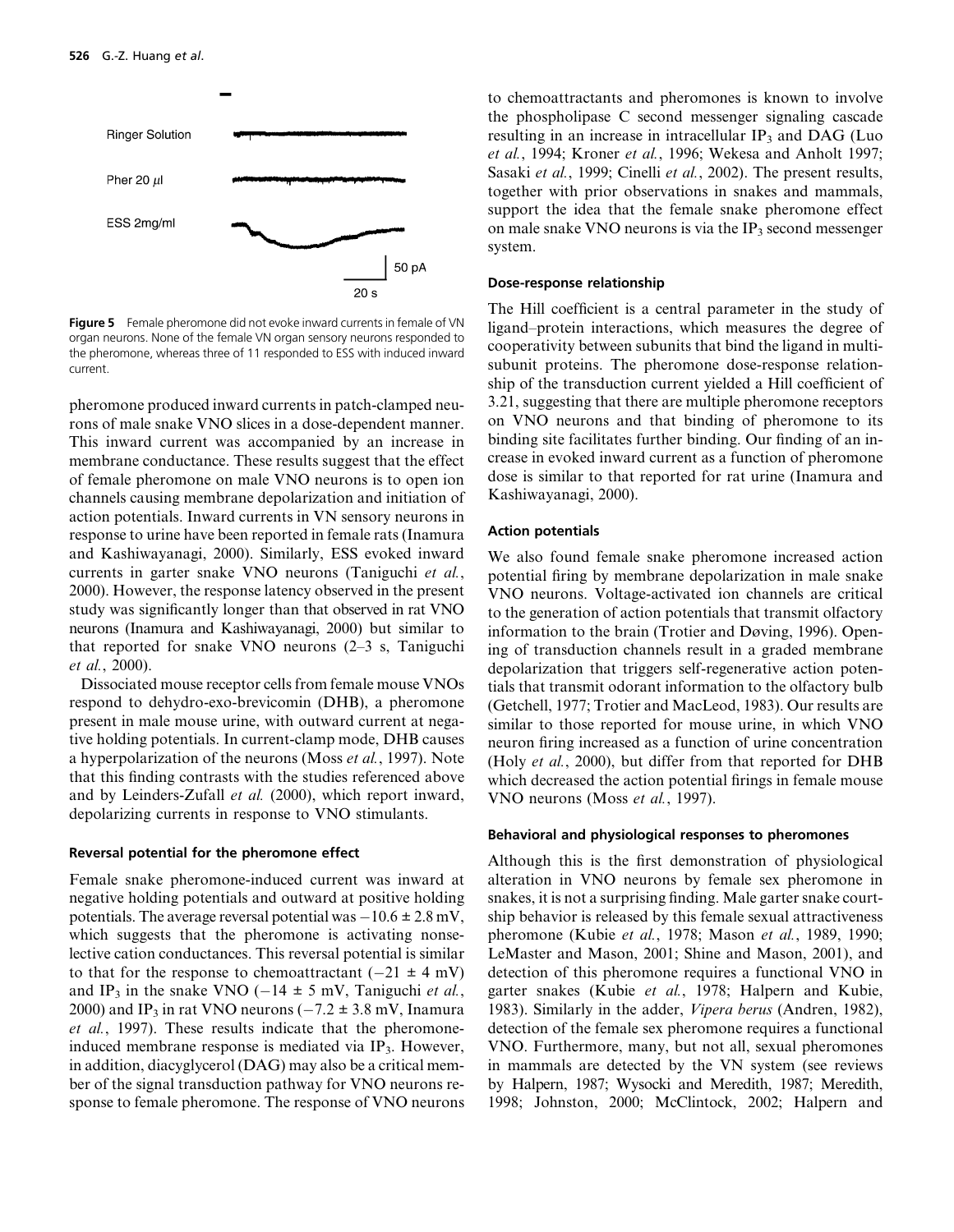Martinez-Marcos, 2003; Baxi et al., 2006). Only a few studies have used electrophysiological techniques to investigate the effects of pheromones or fluids containing pheromones on VN neurons. These include responses to ESS in garter snakes (Inouchi et al., 1993; Taniguchi et al., 2000), urine in turtle (Fadool et al., 2001) and mouse (Leypold et al., 2002; Stowers et al., 2002), and purified pheromones in mouse (Moss et al., 1997, 1998; Leinders-Zufall et al., 2000).

#### Sexual dimorphism

We have found that the neurons of male, but not female, VNOs respond to the female sex pheromone. This finding strongly suggests that discriminated response to this pheromone originates at the periphery, that is, in the VNO and not further centrally in the central nervous system. VN stimulants bind to G-protein–coupled receptors on snake VN neurons (Luo et al., 1994), and sexually dimorphic expression and localization of the  $G_{\alpha 1-3}$  subunit of GTP-binding proteins has been reported in the musk turtle Sternotherus odoratus (Murphy et al., 2001). Differences in the signal transduction machinery could account for differential behavioral responses to sex pheromones. Female snakes have never been observed to respond behaviorally to female sexual attractiveness pheromone (Mason, 1992) and do not follow trails left by other females (Noble and Clausen, 1936; Noble, 1937; Ford and O'Bleness, 1986; LeMaster et al., 2001). Here we have provided a physiological basis for differential responding by male and female garter snakes to the female sex pheromone.

It should be noted, however, that male and female mouse VN neurons respond to the urine of both sexes (Holy *et al.*, 2000). Thus, although individual mouse neurons respond with greater sensitivity to male or female urine, within the VNO of each sex are neurons that respond to urine from one or the other sex. This finding is consistent with the observation that all mammalian VN receptors so far studied are expressed in both sexes (Dulac and Axel, 1995; Herrada and Dulac, 1997; Matsunami and Buck, 1997; Ryba and Tirindelli, 1997). Urine is a complex stimulus that contains components other that sex pheromones, which may account for a lack of sexually dimorphic specificity. Similarly, in axolotls (Ambystoma mexicanum), the olfactory and VN epithelium of both males and females respond to whole-body odorants from both sexes, although in all cases, the response to odorants from the opposite sex are stronger than responses to odorants from the same sex (Park et al., 2004). To date, no one has identified a VN receptor in a reptile, so it is not possible to determine if there is sexual dimorphism in reptilian VN receptor expression or at some other stage in the signal transduction pathway.

#### Harderian gland

We found, in preliminary experiments, that it was not possible to solubilize the female sex pheromone in aqueous solution or in mild detergents. However, when mixed with Harderian gland homogenate, the pheromone easily solubilized. The Harderian gland, a large retro-orbital gland in squamate reptiles, produces secretions that enter the oral cavity through the VN duct (Rehorek, 1997). These secretions also reach the VNO (Rehorek *et al.*, 2000). As the tongue passes adjacent to the opening of the VN duct, it is coated with these secretions, it is therefore more than likely that as the tongue of male snakes pick up molecules of the female snake pheromone, there is an interaction between the Harderian gland secretion and the pheromone. Since the pheromone is insoluble in water, it is possible that the Harderian gland secretion contains a protein (or proteins) that facilitates solubilization or transport of the pheromone. Determination of the precise interaction between the Harderian gland secretion and the pheromone awaits further research.

This study provides the first evidence of electrophysiological response to a purified pheromone in a reptile and one of the few in any vertebrate species. Furthermore, it demonstrates that the response to that pheromone is sexually dimorphic. An interesting finding, as well, is that the pheromone, insoluble in aqueous solutions or with mild detergents, became soluble with the addition of Harderian gland homogenate. This latter observation suggests that normally Harderian gland secretions facilitate delivery of the pheromone and perhaps other nonpolar biologically active molecules to the VNO.

#### Acknowledgements

The authors are indebted to Ms Ping Chen for preparation of materials used in these experiments and to Dr Changping Jia for help in setting up the recording apparatus. Dr Heather Eisthen made valuable comments on an earlier version of the manuscript for which we are grateful. This work was supported by the National Institutes of Health grant DC03735 to M.H.

#### References

- Aleksiuk, M. and Gregory, P.T. (1974) Regulation of seasonal mating behavior in Thamnophis sirtalis parietalis. Copeia, 681–688.
- Andren, C. (1982) The role of the vomeronasal organs in the reproductive behavior of the adder Vipera berus. Copeia, 148–157.
- Baxi, K.N., Dorries, K.M. and Eisthen, H.L. (2005) Is the vomeronasal system really specialized for detecting pheromones? Trends Neurosci., 29, 1–7.
- Blanchard, F.M. and Blanchard, F.C. (1941) Mating of the garter snake Thamnophis sirtalis sirtalis (Linnaeus). Pap. Mich. Acad. Sci. Arts Lett., 27, 215–234.
- Chu, P.W., Westaway, E.G. and Coia, G. (1992) Comparison of centrifugation methods for molecular and morphological analysis of membranes associated with RNA replication of the flavivirus Kunjin. J. Virol. Methods, 37, 219–234.
- Cinelli, A.R., Wang, D., Chen, P., Liu, W. and Halpern, M. (2002) Calcium transients in the garter snake vomeronasal organ. J. Neurophys., 87, 1449–1472.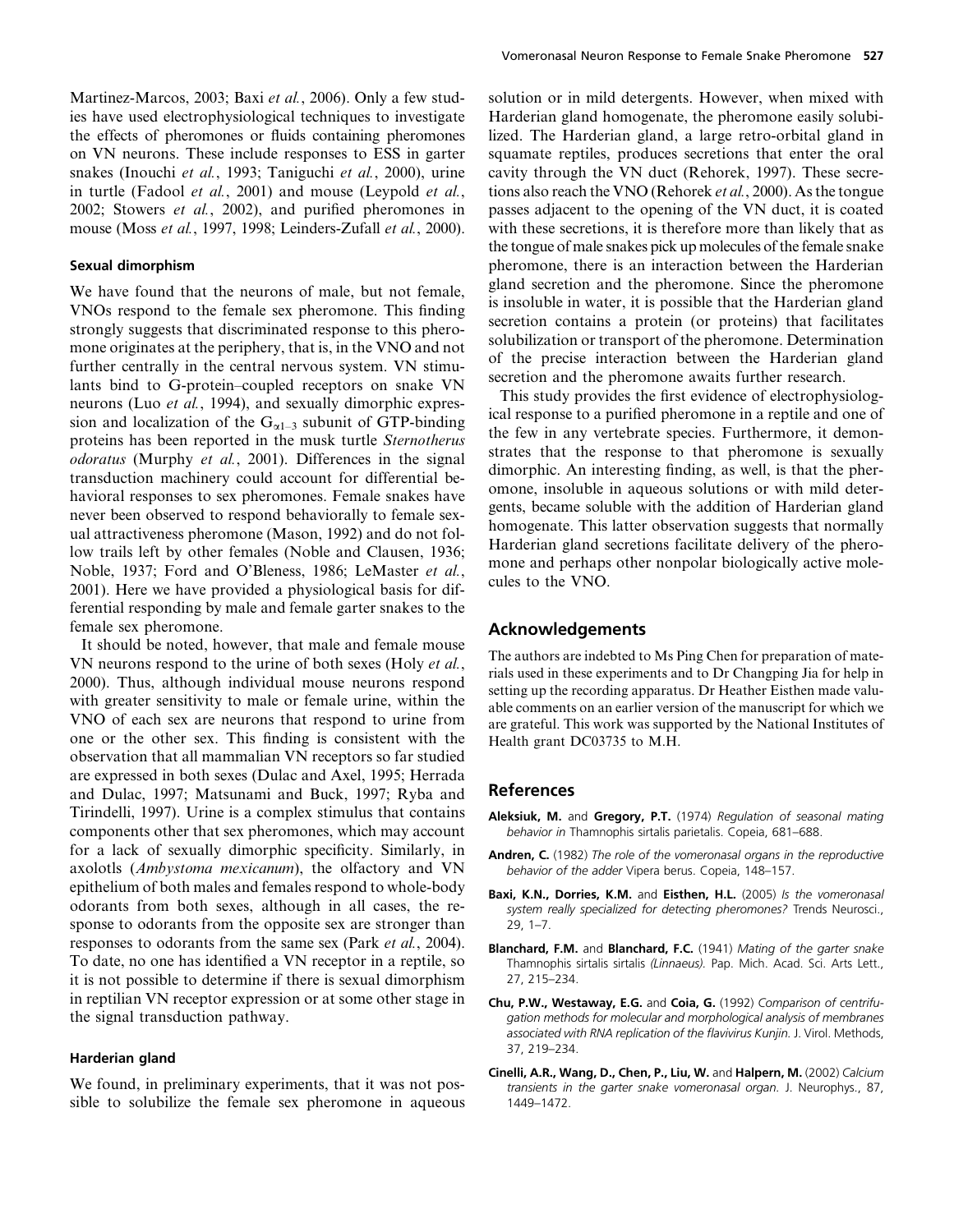- Crews, D. (1976) Hormonal control of male courtship behavior and female attractivity in the garter snake (Thamnophis sirtalis sirtalis). Horm. Behav., 7, 451–460.
- Dulac, C. and Axel, R. (1995) A novel family of genes encoding putative pheromone receptors in mammals. Cell, 83, 195–206.
- Edwards, F.A., Konnerth, A., Sakmann, B. and Takahashi, T. (1989) A thin slice preparation for patch-clamp recordings from neurons of the mammalian central nervous system. Pflügers Arch., 414, 600–612.
- Fadool, D.A., Wachowiak, M. and Brann, J.H. (2001) Patch-clamp analysis of voltage-activated and chemically activated currents in the vomeronasal organ of Sternotherus odoratus (stinkpot/musk turtle). J. Exp. Biol., 204, 4199–4212.
- Ford, N.B. and O'Bleness, M.L. (1986) Species and sexual specificity of pheromone trails of the garter snake, Thamnophis marcianus. J. Herpetol., 20, 259–262.
- Getchell, T.V. (1977) Analysis of intracellular recordings from salamander olfactory epithelium. Brain Res., 123, 275–286.
- Halpern, M. (1987) The organization and function of the vomeronasal system. Annu. Rev. Neurosci., 10, 325–362.
- Halpern, M. and Kubie, J.L. (1983) Snake tongue flicking behavior: clues to vomeronasal system functions. In Silverstein, R.M. and Muller-Schwarze, D. (eds), Chemical Signals III. Plenum, NY, pp. 45–72.
- Halpern, M. and Martinez-Marcos, A. (2003) Structure and function of the vomeronasal system: an update. Prog. Neurobiol., 70, 245–318.
- Halpern, J., Schulman, N. and Halpern, M. (1987) Earthworm alarm pheromone is a garter snake chemoattractant. In Roper, S.D. and Atema, J. (eds), Olfaction and Taste IX, vol. 510. Annals New York Academy of Sciences, NY, pp. 328–329.
- Herrada, G. and Dulac, C. (1997) A novel family of putative pheromone receptors in mammals with a topographically organized and sexually dimorphic distribution. Cell, 90, 763–773.
- Holy, T.E., Dulac, C. and Meister, M. (2000) Responses of vomeronasal neurons to natural stimuli. Science, 289, 1569–1572.
- Inamura, K. and Kashiwayanagi, M. (2000) Inward current responses to urinary substances in rat vomeronasal sensory neurons. Eur. J. Neurosci., 12, 3529–3536.
- Inamura, K., Kashiwayanagi, M. and Kurihara, K. (1997) Inositol-1,4,5 trisphosphate induces responses in receptor neurons in rat vomeronasal sensory slices. Chem. Senses, 22, 93–103.
- Inouchi, J., Wang, D., Jiang, X.C., Kubie, J. and Halpern, M. (1993) Electrophysiological analysis of the nasal chemical senses in garter snakes. Brain Behav. Evol., 41, 171–182.
- Jiang, X.C., Inouchi, J., Wang, D. and Halpern, M. (1990) Purification and characterization of a chemoattractant from electric shockinduced secretion and its receptor binding and signal transduction through vomeronasal system of garter snakes. J. Biol. Chem., 265, 8736–8744.
- Johnston, R.E. (2000) Chemical communication and pheromones: the types of chemical signals and the role of the vomeronasal system. In Finger, T.E., Silver, W.L. and Restrepo, D. (eds), The Neurobiology of Taste and Smell, 2nd edn. Wiley, NY, pp. 101–127.
- Keverne, E.B. (1999) The vomeronasal organ. Science, 286, 716–720.
- Kroner, C., Breer, H., Singer, A.G. and O' Connell, R.J. (1996) Pheromoneinduced second messenger signaling in the hamster vomeronasal organ. Neuroreport, 7, 2989–1992.
- Kubie, J.L., Vagvolgyi, A. and Halpern, M. (1978) The roles of the vomeronasal and olfactory systems in the courtship behavior of male garter snakes. J. Comp. Physiol. Psychol., 92, 627–641.
- Leinders-Zufall, T., Lane, S.P., Puche, A.C., Ma, W., Novotny, M.V., Shipley, M.T. and Zufall, F. (2000) Ultrasensitive pheromone detection by mammalian vomeronasal neurons. Nature, 405, 792–796.
- LeMaster, M.P. and Mason, R.T. (2001) Evidence for a female sex pheromone mediating male trailing behavior in the red-sided garter snake, Thamnophis sirtalis parietalis. Chemoecology, 11, 149–152.
- LeMaster, M.P., Moor, I.T. and Mason, R.T. (2001) Conspecific trailing behaviour of red-sided garter snakes, Thamnophis sirtalis arietalis, in the natural environment. Anim. Behav., 61, 827–833.
- Leypold, B.G., Yu, C.R., Leinders-Zufall, T., Kim, M.M., Zufall, F. and Axel, R. (2002) Altered sexual and social behaviors in trp2 mutant mice. Proc. Natl Acad. Sci. USA, 99, 6375–6381.
- Luo, Y., Lu, S., Chen, P., Wang, D. and Halpern, M. (1994) Identification of chemoattractant receptors and G-proteins in the vomeronasal system of garter snakes. J. Biol. Chem., 269, 16867–16877.
- Mason, R.T. (1992) Reptilian pheromones. In Gans, C. and Crews, D. (eds), Biology of the Reptilia. University of Chicago Press, Chicago, pp. 114–228.
- Mason, R.T., Fales, H.M., Jones, T.H., Pannell, L.K., Chinn, J.W. and Crews, D. (1989) Sex pheromones in snakes. Science, 245, 290–293.
- Mason, R.T., Jones, T.H., Fales, H.M., Pannell, L.K. and Crews, D. (1990) Characterization, synthesis, and behavioral responses to sex attractiveness pheromones of red-sided garter snakes (Thamnophis sirtalis parietalis). J. Chem. Ecol., 16, 2353–2369.
- Matsunami, H. and Buck, L.B. (1997) A multigene family encoding a diverse array of putative pheromone receptors in mammals. Cell, 90, 775–784.
- McClintock, M.K. (2002) Pheromones, odors, and vasanas: the neuroendocrinology of social chemosignals in humans and animals. In Pfaff, D.W., Arnold, A.P., Etgen, A.M., Fahrbach, S.E. and Rubin, R.T. (eds), Hormones, Brain and Behaviour. Academic Press, NY, pp. 797–870.
- Meredith, M. (1998) Vomeronasal function. Chem. Senses, 23, 463–466.
- Moss, R.L., Flynn, R.E., Shen, X-M., Dudley, C., Shi, J. and Novotny, M. (1997) Urine-derived compound evokes membrane responses in mouse vomeronasal receptor neurons. J. Neurophysiol., 77, 2856–2862.
- Moss, R.L., Flynn, R.E., Shi, J., Shen, X.M., Dudley, C., Zhou, A. and Novotny, M. (1998) Electrophysiological and biochemical responses of mouse vomeronasal receptor cells to urine-derived compounds: possible mechanism of action. Chem. Senses, 23, 483–489.
- Murphy, F.A., Tucker, K. and Fadool, D.A. (2001) Sexual dimorphism and developmental expression of signal-transduction machinery in the vomeronasal organ. J. Comp. Neurol., 432, 61–74.
- Neher, E. (1992) Correction for liquid junction potentials in patch clamp experiments. Methods Enzymol., 207, 123–131.
- Noble, G.K. (1937) The sense organs involved in the courtship of Storeria, Thamnophis and other snakes. Bull. Am. Mus. Nat. Hist., 73, 673–725.
- Noble, G.K. and Clausen, H.J. (1936) The aggregation behavior of Storeria dekayi and other snakes, with special reference to the sense organs involved. Ecol. Monogr., 6, 271–316.
- Park, D., McGuire, J.M., Majchrzak, A.L., Ziobro, J.M. and Eisthen, H.L. (2004) Discrimination of conspecific sex and reproductive condition using chemical cues in axolotls (Ambystoma mexicanum). J. Comp. Physiol. A Neuroethol. Sens. Neural Behav. Physiol., 190, 415–427.
- Rehorek, S.J. (1997) Squamate Harderian gland: an overview. Anat. Rec., 248, 301–306.